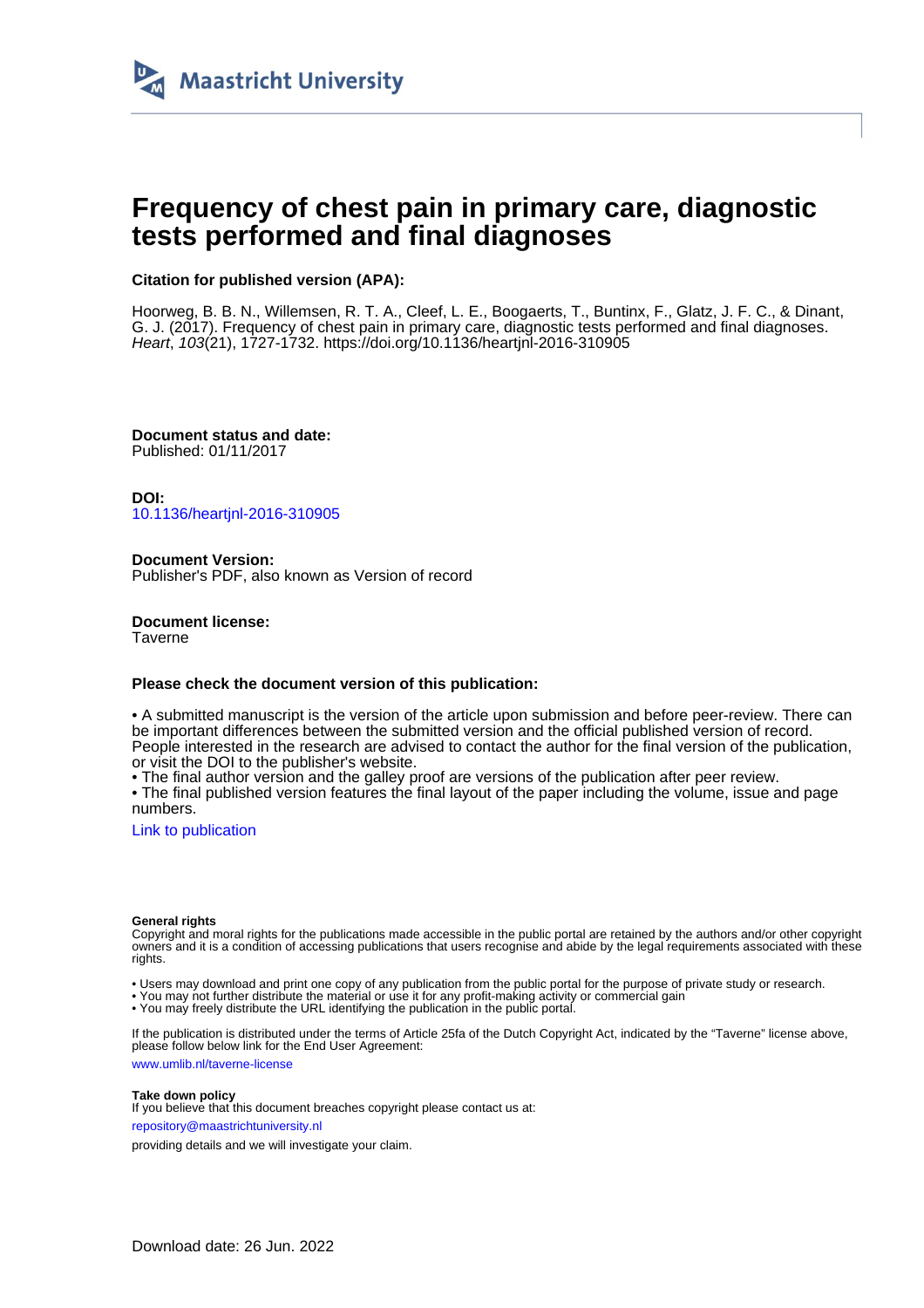## Original research article

# Frequency of chest pain in primary care, diagnostic tests performed and final diagnoses

Beatrijs BN Hoorweg,<sup>1</sup> Robert TA Willemsen,<sup>1</sup> Lotte E Cleef,<sup>1</sup> Tom Boogaerts,<sup>2</sup> Frank Buntinx, <sup>1,2</sup> Jan FC Glatz,<sup>3</sup> Geert Jan Dinant<sup>1</sup>

## **Abstract**

► Additional material is published online only. To view please visit the journal online (http://dx.doi.org/10.1136/ heartjnl-2016-310905).

1 Department Family Medicine, Maastricht University, Maastricht, The Netherlands 2 Department Family Medicine, KU Leuven, Leuven, Belgium <sup>3</sup>Department of Genetics and Cell Biology, Maastricht University, Maastricht, The **Netherlands** 

#### **Correspondence to**

Dr Robert TA Willemsen, Department Family Medicine, Maastricht University, P. Debyeplein 1, PO Box 616, 6200 MD Maastricht, The Netherlands; robert.willemsen@ maastrichtuniversity.nl

Received 14 November 2016 Revised 22 March 2017 Accepted 29 March 2017

**Objective** Observational study of patients with chest pain in primary care: determination of incidence, referral rate, diagnostic tests and (agreement between) working and final diagnoses.

**Methods** 118 general practitioners (GPs) in the Netherlands and Belgium recorded all patient contacts during 2weeks. Furthermore, patients presenting with chest pain were registered extensively. A follow-up form was filled in after 30 days.

**Results** 22 294 patient contacts were registered. In 281 (1.26%), chest pain was a reason for consulting the GP (mean age for men 54.4/women 53 years). In this cohort of 281 patients, in 38.1% of patients, acute coronary syndrome (ACS) was suspected at least temporarily during consultation, 40.2% of patients were referred to secondary care and 512 diagnostic tests were performed by GPs and consulted specialists. Musculoskeletal pain was the most frequent working (26.1%) and final diagnoses (33.1%). Potentially life-threatening diseases as final diagnosis (such as myocardial infarction) accounted for 8.4% of all chest pain cases. In 23.1% of cases, a major difference between working and final diagnoses was found, in 0.7% a severe disease was initially missed by the GP.

**Conclusion** Chest pain was present in 281 patients (1.26% of all consultations). Final diagnoses were mostly non-life-threatening. Nevertheless, in 8.4% of patients with chest pain, life-threatening underlying causes were identified. This seems reflected in the magnitude and wide variety of diagnostic tests performed in these patients by GPs and specialists, in the (safe) overestimation of life-threatening diseases by GPs at initial assessment and in the high referral rate we found.

faced with a considerable number of patients presenting with chest pain of recent onset (0.7%– 2.7% of all GP consultations). $1-3$  Underlying causes vary widely. Life-threatening conditions as

tageous course (mild respiratory, gastrointestinal, musculoskeletal or psychiatric causes).<sup>[6](#page-6-2)</sup> For GPs, distinguishing life-threatening causes from mild conditions, in order to minimise both over-referrals

#### **Introduction** In primary care, general practitioners (GPs) are

acute coronary syndrome (ACS) are identified as a cause in populations with chest pain in primary care in 1.5% (unselected chest pain patients) to 22% (in patients with chest pain suspected of ACS) CrossMark of all cases. $45$  However, these severe diseases are outnumbered by minor conditions with an advan-





In literature, several studies have presented final diagnoses of chest pain in patients presenting in primary care.<sup>[4](#page-6-1)</sup> However, less serious final diagnoses fail to reflect potential doubts by GPs earlier in the diagnostic process. By means of a registry study, we aimed (1) to examine the current incidence of chest pain in primary care in the Netherlands and Belgium. Moreover, we aimed to describe several other aspects of chest pain that are meaningful to GPs, secondary care physicians and researchers in the field: (2) the relative number of cases where ACS is at least temporarily considered by the GP during consultation, (3) number and types of diagnostic tests performed, (4) the overall referral rate, (5) the working diagnoses at presentation, (6) the final diagnoses after 30 days and (7) comparison of working and final diagnoses.

## **Methods**

We performed a prospective registry study on the occurrence of chest pain in primary care in the Netherlands and Belgium. GPs were invited by email to participate. During the registration period, participating GPs registered numbers of all patient contacts (consultations, home visits and telephone consultations) in the daytime during a 2-week period between August and December 2015 (Belgium), and April and June 2016 (The Netherlands). For the proportion of patients with a new episode of chest pain—defined as a painful, uncomfortable, stuffy or tight sensation on the sternum or anterior chest wall, with allowance of inclusion of new episodes of chest pain in patients with a history of coronary artery disease and without specific limitation for the duration of complaints—the following additional issues were registered on first assessment by their GP: type of contact, consideration of ACS, additional diagnostic tests at or directly after assessment, working diagnosis and referral policy. After 30 days, GPs registered: final diagnosis, diagnostic tests performed after first assessment, (duration of) hospitalisation and death. All individual patients were included only once. Data were registered on case report forms with multiple-choice answers to all studied issues. GPs were instructed by email and the registration form was self explanatory.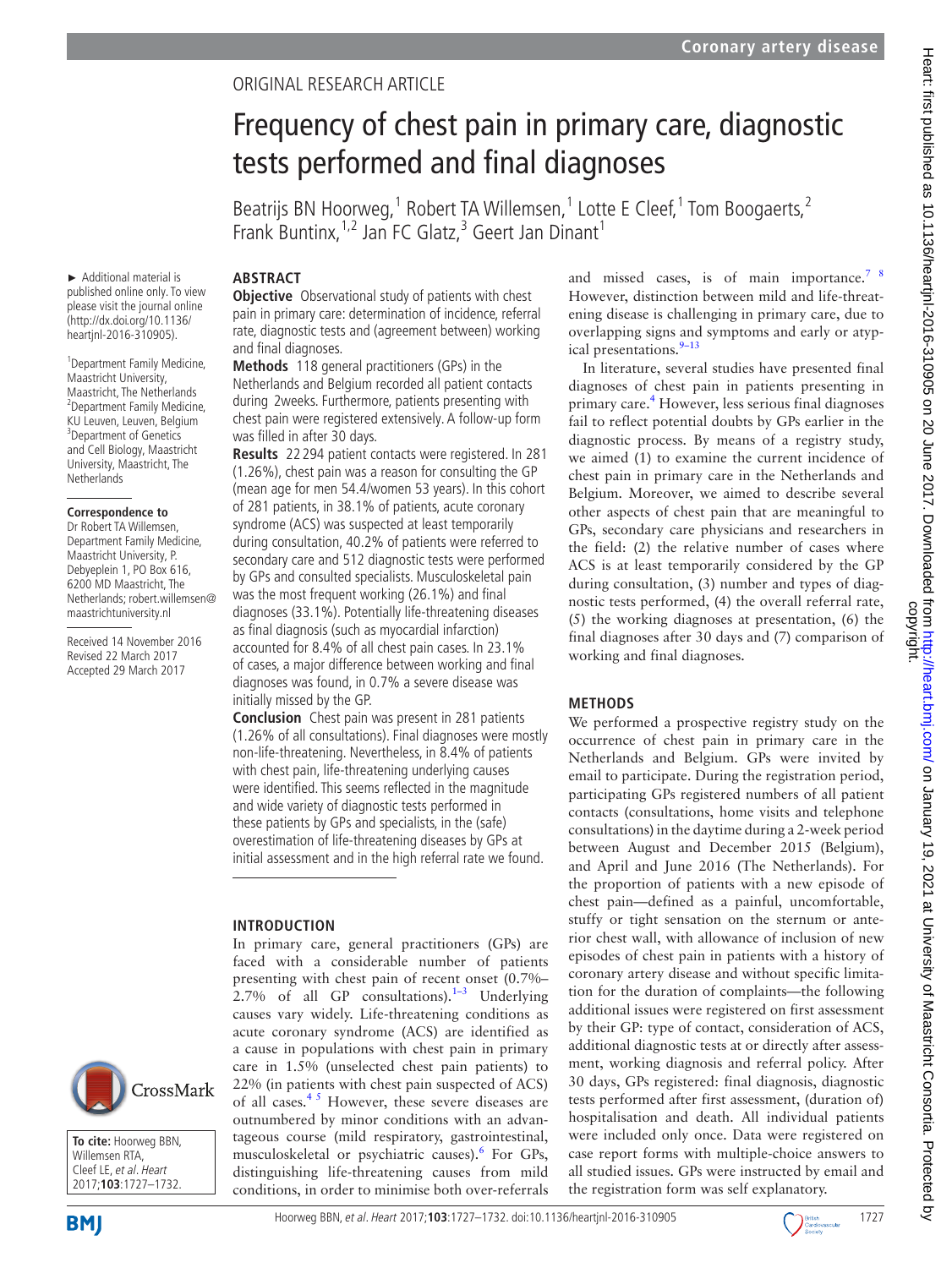

<span id="page-2-1"></span>**Figure 1** Frequency histogram of age and sex among patients with chest pain (n=279, two cases missing). Of all 281 patients with chest pain, 121 (43.1%) were male (mean age 54.4 years), 158 (56.2%) were female (mean age 53.0 years), in two cases sex was unknown.

Working and final diagnoses were classified by the authors (RW and TB) using the international classification of primary care (ICPC) coding system. For each diagnosis, the system provides a unique combination of a capital letter (to indicate the organ tract specific main category) and a number (to indicate the specific diagnosis), For example, K75.00 for 'cardiac: myocardial infarction'. In our study, working and final diagnoses were both registered as a complete ICPC-coded diagnosis (capital letter and number) and an organ tract-specified diagnosis only (capital letter only, eg, K for cardiac, R for respiratory, D for gastro-intestinal, P for psychogenic and L for musculoskeletal diagnoses). (Dis)agreement between working and final diagnoses was classified in each case as 'equal' (identical ICPC-code for working and final diagnoses), 'minor difference' (minor difference in ICPC-code) or 'major difference' (difference in ICPCcode with expected consequences for the diagnostic and/or therapeutic course of the patient).

Besides, all diagnoses were classified as either life-threatening disease or non-life-threatening disease. A life-threatening disease was defined as cardiac ischaemic disease, pulmonary embolism, aortic aneurysm, pneumothorax, major haemorrage, acute life-threatening abdominal disease and ventricular rhythm disorders. Both working and final diagnosis regularly consisted of more than one optional diagnosis. In these cases, only the first disease was used for classification, except in cases where life-threatening diseases were mentioned among further (working) diagnoses. In that case, the life-threatening disease

<span id="page-2-0"></span>

| <b>Table 1</b> Frequency (in absolute numbers) of different incidences of |
|---------------------------------------------------------------------------|
| chest pain per GP $(n=118)$                                               |

| Incidence of chest pain, % | No of GPs $(n=118)$ |
|----------------------------|---------------------|
| $\theta$                   | 22                  |
| 0-1 (larger than 0)        | 39                  |
| $1 - 2$                    | 31                  |
| $2 - 3$                    | 15                  |
| $3 - 4$                    | 6                   |
| $4 - 5$                    | 4                   |
| $5 - 6$                    | $\mathbf{0}$        |
| $6 - 7$                    |                     |

Incidence of chest pain per GP varied from 0.0% to 6.62% of total consultations per GP (mean incidence per GP 1.32 (±SD 1.20), median 0.95). GPs, general practitioners.

was used. All statistical analyses were calculated using SPSS 23. Differences in proportion between groups were verified using the  $\chi^2$  test or Fisher's exact test, if appropriate. Differences were considered significant if the p value was below 0.05.

This study was approved by the Ethical Review Boards of University Hospital Leuven and Maastricht University. Regular care was not affected by the study. Signed consent was not required.

## **Results**

## **Patient numbers, incidence**

## (Types of) contacts

One thousand six hundred and thirteen GPs were invited to participate, 134 GPs (8.3% of all invited GPs) agreed, accounting for 0.5% of all registered GPs in the Netherlands and Belgium. Nationwide, 118 GPs (71 Dutch and 47 Belgian) returned the registration form and recorded 22294 patient contacts during the 2-week period. The mean number of patient contacts per GP was 189 (209 per Dutch and 158 per Belgian GP). Types of contacts of all consultations were only registered by the Dutch GPs. The 14862 Dutch patient contacts consisted of 10477 consultations (70.5%), 908 home visits (6.1%) and 3477 telephone consultations (23.4%).

#### Chest pain: incidence

Chest pain as reason for encounter or at least substantial topic during the encounter occurred in 281 of 22 294 contacts (in the Netherlands 160 patients, in Belgium 121 patients; 249 were consultations (88.6%), 23 were home visits (8.2%) and 8 were telephone contacts (2.8%), one type of contact was unknown). The incidence of chest pain as a reason for encounter overall was 1.26% (1.08% in the Netherlands and  $1.63\%$  in Belgium,  $p < 0.0005$ ). Incidence of chest pain per GP varied from 0.0% to 6.62% of total consultations per GP. Mean incidence per GP was  $1.32$  ( $\pm$ SD  $1.20$ , SEM 0.11), median 0.95 ([table](#page-2-0) 1). Chest pain occurred more ( $p=0.03$ ) in women (158/279 cases (56.6%), mean age 54.4 years) than in men (121/279 (43.4%), mean age 53.0 years). In two cases, sex was unknown ([figure](#page-2-1) 1).

## **GPs' first assessment at presentation**

#### Consideration of ACS

Only the Dutch GPs registered whether they at least temporarily considered ACS during assessment (independently of their working diagnosis). This issue was stated positive in 61 (38.1%) of 157 Dutch cases (three missing registrations on this topic).

## Working diagnosis

GPs working diagnoses in most cases were of musculoskeletal origin (26.1%), followed by psychological complaints including hyperventilation syndrome (17.0%), cardiac ischaemic disease  $(14.5%)$  and gastro-intestinal origin  $(11.2%)$  [\(table](#page-3-0) 2). The most frequent specific— ICPC-coded—working diagnoses were L04 'chest wall related complaints' (16.7%), R98 'hyperventilation syndrome' (7.1%), suspicion cardiac disease not further specified (6.8%), L99.06 'costochondritis' (6.0%), D84 'reflux/oesophagitis', K74 'ischaemic heart disease', K74.01 'unstable angina' and psychological disorder not further specified (each 5%). All ICPC-coded working diagnoses are available in online [supple](https://dx.doi.org/10.1136/heartjnl-2016-310905)[mentary table a.](https://dx.doi.org/10.1136/heartjnl-2016-310905) There was no working diagnosis noted for five cases of chest pain.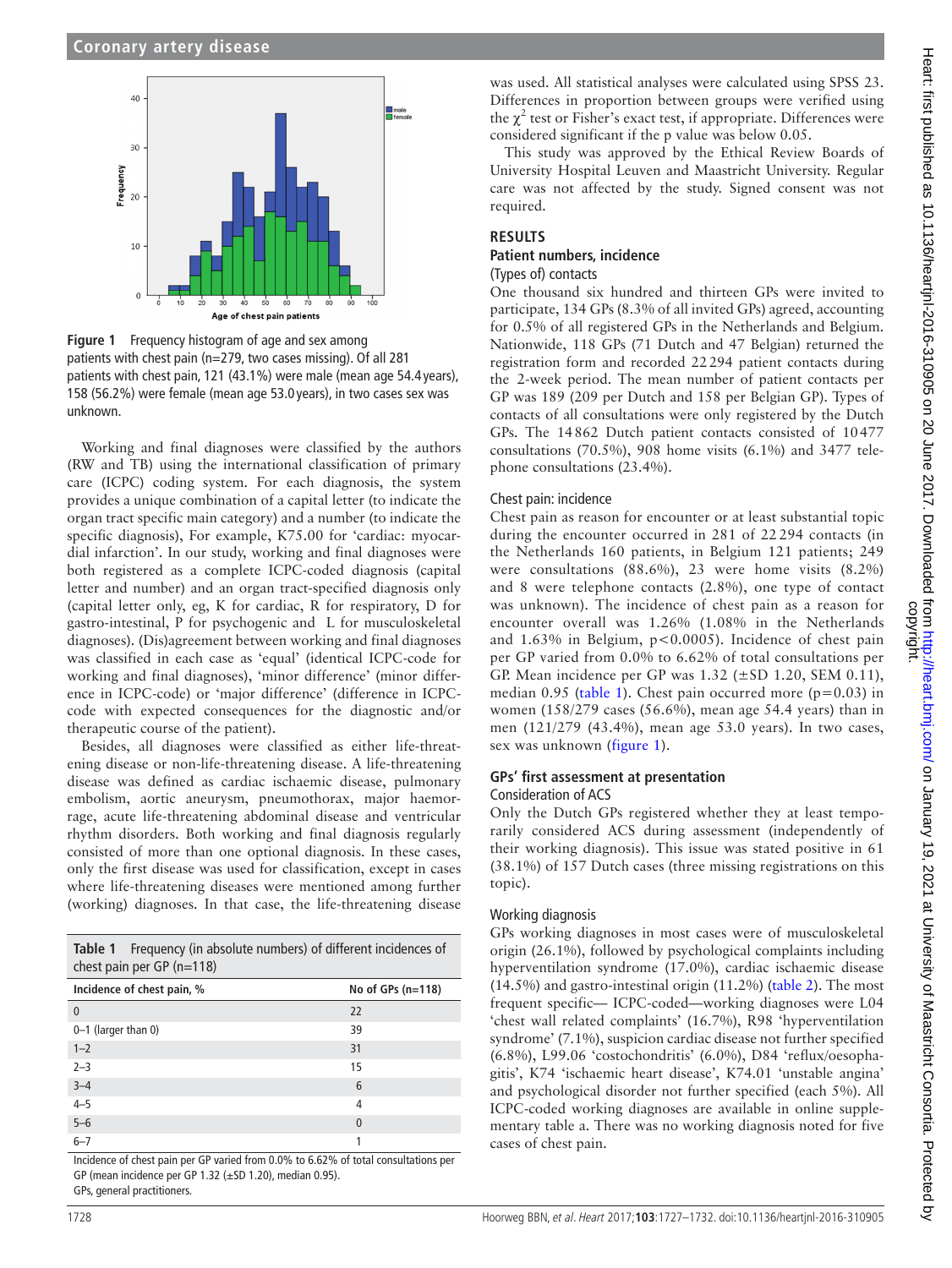<span id="page-3-0"></span>**Table 2** Occurrence (in absolute numbers) of working and final diagnosis categorised per organ system, distribution (in percentages) of referral directions for each organ diagnosis and number of diagnostic tests at initial assessment by the GP and during follow-up after initial assessment by the GP

|                                                                                                                                |                                  |                | Referral rates (% of all patients, n=281) |                                          |                             | <b>Number of tests</b>                  |              |                                                                                                |                                                             |
|--------------------------------------------------------------------------------------------------------------------------------|----------------------------------|----------------|-------------------------------------------|------------------------------------------|-----------------------------|-----------------------------------------|--------------|------------------------------------------------------------------------------------------------|-------------------------------------------------------------|
|                                                                                                                                |                                  |                | Not<br>referred<br>by GP, $%$             | Specialist,<br>not the<br>same<br>day, % | Coronary<br>care<br>unit, % | Emergency<br>department<br>otherwise, % | Unknown, %   | <b>Total number of Total number</b><br>tests at initial<br>assesment<br>(tests per<br>patient) | of tests during<br>follow-up<br>time (tests per<br>patient) |
| Absolute and relative<br>numbers of organ-<br>specific working<br>diagnosis(working<br>diagnosis known in 276<br>of 281 cases) | Cardiac life-<br>threatening     | n=49 (17.7%)   | 10.2                                      | 38.8                                     | 12.2                        | 30.6                                    | 8.2          | 41 (0.84)                                                                                      | 125(2.55)                                                   |
|                                                                                                                                | Cardiac non-life-<br>threatening | n=48 (17.4%)   | 40.0                                      | 35.4                                     | 16.7                        | 6.3                                     | 2.1          | 33 (0.69)                                                                                      | 79 (1.65)                                                   |
|                                                                                                                                | Respiratory disease              | $n=26(9.4\%)$  | 69.2                                      | 11.5                                     | $\pmb{0}$                   | 7.7                                     | 11.5         | 27(1.04)                                                                                       | 29 (1.12)                                                   |
|                                                                                                                                | Gastro-intestinal<br>disease     | $n=31(11.2\%)$ | 83.9                                      | 16.1                                     | $\mathbf 0$                 | $\pmb{0}$                               | $\mathbf 0$  | 14 (0.45)                                                                                      | 29 (0.94)                                                   |
|                                                                                                                                | Musculoskeletal<br>disease       | $n=72(26.1\%)$ | 76.4                                      | 11.1                                     | 1.4                         | 4.2                                     | 6.9          | 23(0.32)                                                                                       | 43 (0.60)                                                   |
|                                                                                                                                | Psychological<br>disease         | n=47 (17.0%)   | 85.1                                      | 12.8                                     | 2.1                         | $\mathbf 0$                             | $\mathbf 0$  | 25(0.53)                                                                                       | 42 (0.89)                                                   |
|                                                                                                                                | Other or mild<br>unspecified     | $n=3(1.1\%)$   | 100                                       | $\mathbf{0}$                             | $\mathbf{0}$                | $\mathbf{0}$                            | $\mathbf{0}$ | 1(0.33)                                                                                        | 1(0.33)                                                     |
|                                                                                                                                | All                              | $n = 281$      | 59.8                                      | 21.4                                     | 5.7                         | 8.5                                     | 4.6          | 164 (0.58)                                                                                     | 348 (1.24)                                                  |
| Absolute and relative<br>numbers of organ-<br>specific final diagnosis<br>(final diagnosis known in<br>263 of 281 cases)       | Cardiac life-<br>threatening     | $n=22(8.4\%)$  | 18.2                                      | 40.9                                     | 13.6                        | 22.7                                    | 4.5          | 12(0.55)                                                                                       | 53 (2.41)                                                   |
|                                                                                                                                | Cardiac non-life-<br>threatening | $n=23(8.7%)$   | 43.4                                      | 30.4                                     | 13.0                        | 13.0                                    | $\mathbf{0}$ | 17(0.74)                                                                                       | 33 (1.43)                                                   |
|                                                                                                                                | Respiratory disease              | $n=20(7.6%)$   | 55                                        | 20                                       | $\mathbf{0}$                | 5                                       | 20           | 19(0.95)                                                                                       | 32 (1.60)                                                   |
|                                                                                                                                | Gastro-intestinal<br>disease     | $n=37(14.1\%)$ | 67.6                                      | 18.9                                     | 8.1                         | 5.4                                     | $\mathbf{0}$ | 20 (0.54)                                                                                      | 42 (1.14)                                                   |
|                                                                                                                                | Musculoskeletal<br>disease       | $n=93(35.4%)$  | 70.0                                      | 10.8                                     | 6.5                         | 4.3                                     | 8.6          | 59 (0.63)                                                                                      | 103(1.11)                                                   |
|                                                                                                                                | Psychological<br>disease         | n=48 (18.3%)   | 75                                        | 18.8                                     | 2.1                         | 4.2                                     | $\mathbf 0$  | 24<br>(0.50)                                                                                   | 47 (0.98)                                                   |
|                                                                                                                                | Other or mild<br>unspecified     | $n=20(7.6%)$   | 60                                        | 20                                       | $\pmb{0}$                   | $\pmb{0}$                               | 20           | 13(0.65)                                                                                       | 38 (1.90)                                                   |
|                                                                                                                                | All                              | $n = 281$      | 59.8                                      | 21.4                                     | 5.7                         | 8.5                                     | 4.6          | 164 (0.58)                                                                                     | 348 (1.24)                                                  |

Registration of working diagnosis was available in 276 of the total number of 281 patients with chest pain. Registration of final diagnosis was completed in 263 of the total number of 281 patients with chest pain. Hyperventilation—although a respiratory diagnosis in the ICPC coding system—was included in 'psychological disease'. Of all 281 patients, 59.8% were not referred by their GP. The majority of the referred patients were referred for further assessment not the same day. About 14.2% of patients were referred for direct assessment in a (cardiac) emergency setting. On the right side, the distribution of the 164 diagnostic tests at initial assessment by the GP and the 348 tests after initial assessment by the GP is shown per working, respectively final organ-specific diagnosis. GP, General practitioner; ICPC, international classification of primary care.

## Life-threatening working diagnoses

Forty-eight working diagnoses (17.1%) were labelled as life-threatening. Of these, 7 cases (2.5%) concerned suspected pulmonary embolism and 40 (14.2%) were of cardiac ischaemic origin (6 were labelled as stable, in 34 cases suspected unstable cardiac disease or myocardial infarction was registered). In 23 cases, working diagnoses were insufficiently specified to assess a life-threatening nature.

## Additional diagnostic tests by GPs

In 123/281 cases of chest pain (43.8%), one or more additional diagnostic tests (total of 164 tests) were performed by the GP at or directly after first assessment. These tests were as follows: 81 (28.8%) ECGs, 59 (21.0%) venous blood samples, 8 (2.8%) point of care (PoC) tests (2 CRP, 1 D-dimer, 3 Troponin PoC tests and 2 CRP and D-dimer PoC tests combined), 7 direct

access chest X-rays, 1 chest CT-scan, 3 direct accessible exercise tests, 2 24 hours blood pressure tests and 1 abdominal ultrasound. In two cases, sublingual nitroglycerin was used as a diagnostic test (see [figure](#page-4-0) 2 and [table](#page-3-0) 2 for more details).

## Referrals by GPs

One hundred and thirteen out of two hundred and eighty-one (40.2%) patients with chest pain were referred after initial assessment by the GP. Sixteen out of two hundred and eighty-one (5.7%) were referred to a coronary care unit and 24/281 (8.5%) to another emergency department. Sixty out of two hundred and eighty-one patients (21.4%) were referred to secondary care for assessment not the same day. Thirteen out of two hundred and eighty-one were referred to an unknown destination ([table](#page-3-0) 2). Belgian GPs (49%) had a higher referral rate than Dutch GPs  $(34\%, p=0.01)$ .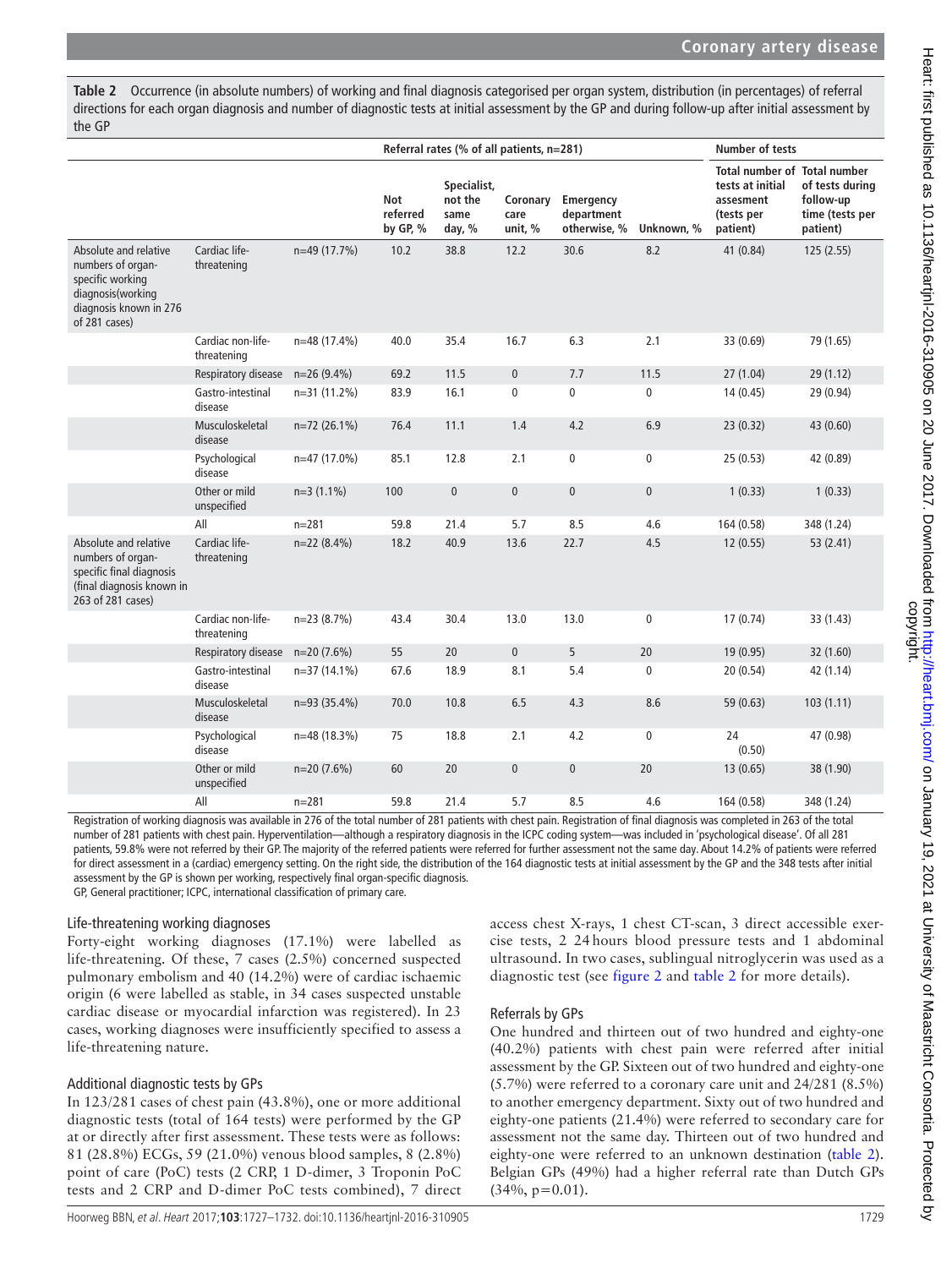<span id="page-4-1"></span>

|           | <b>Table 3</b> The extent of similarity between working and final |  |
|-----------|-------------------------------------------------------------------|--|
| diagnoses |                                                                   |  |

| Working and final diagnoses compared                                                                 | Frequency      | Percentage |
|------------------------------------------------------------------------------------------------------|----------------|------------|
| Equal                                                                                                | 118            | 42.0       |
| Working and final diagnoses non-life-threatening                                                     | 104            |            |
| Working and final diagnoses life-threatening                                                         | 14             |            |
| <b>Minor difference</b>                                                                              | 75             | 26.7       |
| Working and final diagnoses non-life-threatening                                                     | 70             |            |
| Working and final diagnoses life-threatening                                                         | 5              |            |
| <b>Major difference</b>                                                                              | 65             | 23.1       |
| (Life-threatening) cardiovascular diagnosis suspected,<br>final diagnosis mild                       | 41             |            |
| Working and final diagnoses non-life-threatening                                                     | 21             |            |
| Working and final diagnoses life threatening                                                         | 1              |            |
| Non-life-threatening disease suspected, final diagnosis<br>life-threatening cardiovascular diagnosis | $\overline{2}$ |            |
| Missing working or final diagnoses                                                                   | 23             | 8.2        |
| <b>Total</b>                                                                                         | 281            | 100        |

Working diagnosis was the GP's diagnosis at initial assessment, final diagnosis is the diagnosis after at least 30 days of follow-up, based on the clinical picture and, when appropriate, additional tests and specialists' correspondence. Terminology: 'Equal': same ICPC-code for working and final diagnose. 'Minor and major difference': ICPC-code not equal, without respectively with diagnostic consequences. In slightly more than one out of five cases (23.1%), working and final diagnoses differed notably.

ICPC, international classification of primary care; GP, general practitioner.

#### **Follow-up after at least 1month**

Final registration was completed in 263 of 281 chest pain cases.

#### Hospitalisation and death

32/263 patients (12.2%) were hospitalised (in 13 cases, hospitalisation was less than 24hours). In 18 cases, hospitalisation was not registered appropriately. One patient died, 18 days after initial assessment. This patient was directly referred to an



<span id="page-4-0"></span>**Figure 2** Diagnostic process in 281 patients with chest pain. Final registration completed in 263 patients. \*Other or unknown; #referred, destination unknown; ?unknown. CAG, coronary angiography; dpt, department; gi, gastro-intestinal ICPC-diagnosis; ICPC, international classification of primary care; PoCT, point of care test; psychol psychological ICPC-diagnosis; resp, respiratory ICPC-diagnosis.

emergency setting by the GP on presentation, working as well as final diagnosis was myocardial infarction.

#### Additional diagnostic tests during follow-up time

In 83/263 patients (31.6%), final diagnosis was based on 'clinical picture' and follow-up only. In the remaining 180 patients, a total of 348 additional diagnostic tests were performed: 105 (39.9%) ECG's, 88 (33.4%) blood tests, 33 (12.5%) chest X-rays, 32 (12.2%) cardiac echo's, 27 (10.3%) exercise ECG's, 14 (5.3%) coronary angiographies, 10 (3.8%) coronary artery CT scans, 7 (2.7%) CT scans aimed at pulmonary embolism, 7 (2.7%) ambulant rhythm registrations (holter monitoring) and 6 (2.3%) gastroscopies (see [figure](#page-4-0) 2 and [table](#page-3-0) 2 for more details). Furthermore, eight other types of imaging techniques, four initiations or alterations of medication with a diagnostic purpose, two psychiatric tests, two abdominal ultrasound examinations, one single-photon emission computed tomography (SPECT) scan and two spirometries were performed. Tests directly performed at initial assessment by the GP are not included here (these are described above in **"**GPs' first assessment at presentation" of the results section).

#### Final diagnoses

In accordance with the working diagnoses, most final diagnoses were of musculoskeletal origin (33.1% of cases), followed by psychological complaints including hyperventilation syndrome (17.1%) and gastro-intestinal disease (13.2%) [\(table](#page-3-0) 2). The most frequent specific— ICPC-coded—final diagnoses were L04 'chest wall related complaints' (25.6%), R98 'hyperventilation syndrome' (8.2%), D84 'reflux/oesophagitis' (6.4%) and L99.06 'costochondritis' (5.0%). All ICPC-coded working diagnoses are available in online [supplementary table b.](https://dx.doi.org/10.1136/heartjnl-2016-310905) In 18 cases, no final diagnosis could be obtained.

#### Life-threatening final diagnoses

Final diagnoses were considered life-threatening in 22/263 cases where final diagnoses were registered (8.4%). Of these, one case of pulmonary embolism was registered (0.38%) and the remaining 21 life-threatening cases were cardiac ischaemic (of which 5 patients were diagnosed with myocardial infarction). However, four cases were labelled as stable coronary artery disease. Therefore, 17 cases (6.5%) of possible unstable cardiac disease or myocardial infarction were found (overall incidence 17/22 294=0.76 ‰).

#### **Extent of similarity between working and final diagnoses**

In 258 cases, working and final diagnoses were complete (in 23 cases working or final diagnoses were missing). In 68.7% of cases, the ICPC-coding of working and final diagnoses was exactly equal or ICPC-coding differed minimally without diagnostic consequences. There was a major difference between the working and final diagnoses in 65 (23.1%) cases ([table](#page-4-1) 3). Of these, in 41 cases, there was a (life-threatening) cardiovascular diagnosis suspected and a mild final diagnosis was reported (leading to 21 referrals to an emergency service, 11 referrals to a specialist at a later time and 9 cases where GPs performed one or more diagnostic test without referral). In 21 cases, working and final diagnoses differed, but were all non-life-threatening diseases. In one case, working and final diagnoses differed, but were all life-threatening diseases. In two cases (0.7% of all chest pain patients), a mild working diagnosis was suspected, whereas the final diagnosis was a life-threatening cardiovascular diagnosis. The working and final diagnoses in these two patients were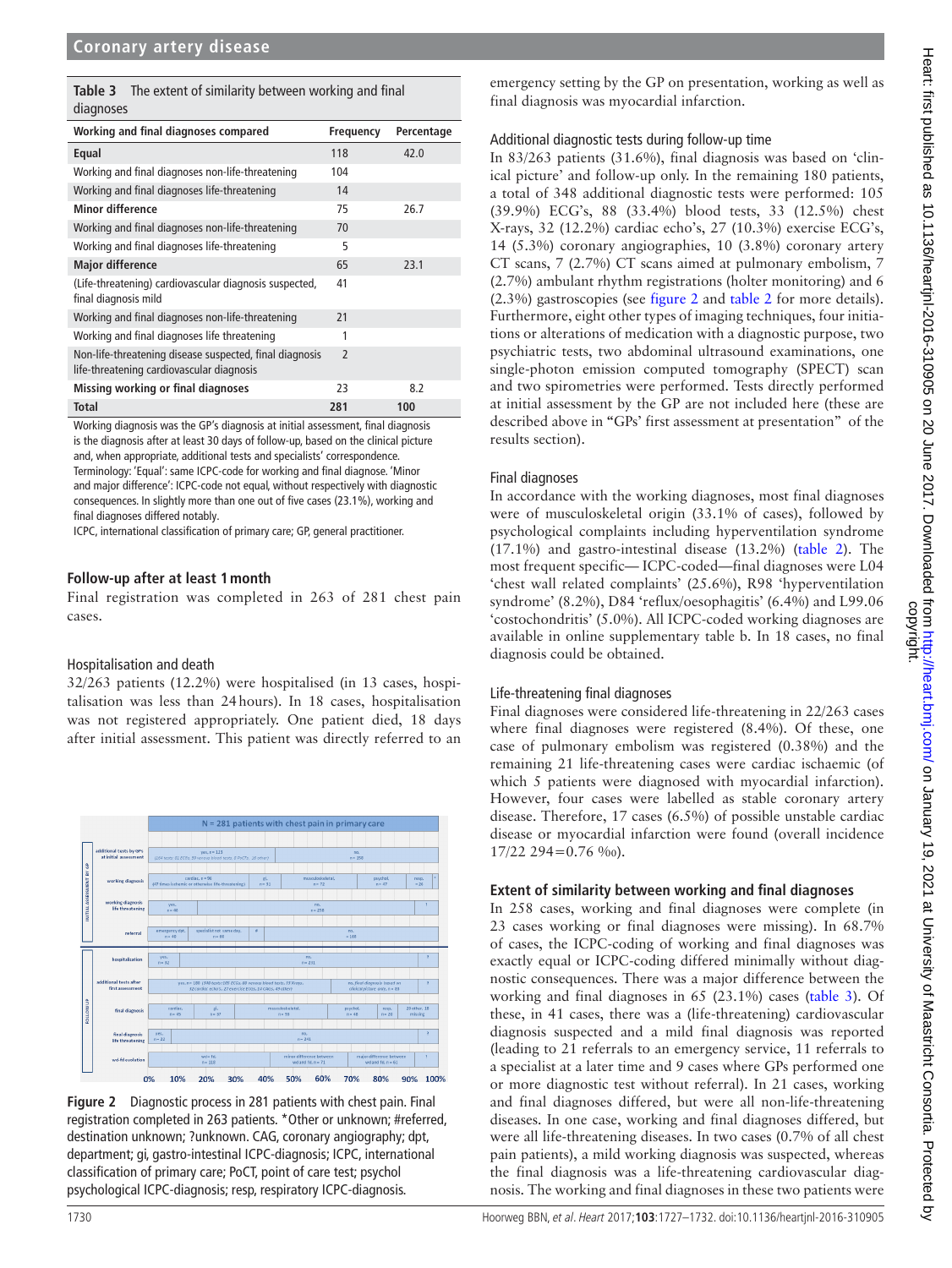atrial fibrillation and ischaemic heart disease in the first case and pneumonia and acute myocardial infarction in the second case. Both were not referred at initial assessment.

#### **Discussion**

In our current survey, we found that 1.26% of all GPs consultations, home visits and telephone contacts during office hours, were related to chest pain. This is comparable with earlier presented data on incidence of chest pain (estimated to be  $0.7\%$ –2.7%).<sup>1–3</sup> Therefore, our random survey appears to be representative, the SEM (0.11) was consistently low. In 48 cases, a life-threatening disease was suspected as a working diagnosis after complete assessment by the GP. The final diagnosis was labelled as life-threatening in 22 patients, 17 of which considered unstable cardiac disease or myocardial infarction, corresponding with an incidence rate of 0.76 per 1000 contacts in primary care. All together, 40.2% of patients were referred to secondary care facilities as a consequence of their visiting the GP for chest pain.

## **Causes of chest pain**

Most frequently found working and final diagnosis was 'chest wall related complaints'. Other regularly diagnosed underlying causes of chest pain were hyperventilation syndrome, reflux or oesophagitis and costochondritis. Life-threatening diseases are found in 8.4% of patients with chest pain in primary care. An ACS as a final diagnosis occurred in 6.5%. All these findings were in agreement with international literature although the percentage of ACS was slightly higher than the 1.5%– 3.6%recently published in a meta-analysis[.4 14–18](#page-6-1)

## **Patient numbers**

The low incidence of unstable cardiac ischaemic conditions of 6.5% as reported, probably reflects the low-risk selection of patients with chest pain faced by GPs. However, absolute numbers of chest pain patients with severe underlying causes are relevant. For example, in the Netherlands, an annual number of consultations of 68.5million is carried out by GPs (see [www.](www.cbs.nl) [cbs.nl\)](www.cbs.nl). Therefore, our data suggest that every year in the Netherlands, 863 100 consultations (1.26%) are about chest pain. During 328 841 consultations (38.1%), ACS is at least briefly considered as an underlying cause. After 122 560 consultations (14.2%), referral to an emergency department is made. In 72 500 consultations (8.4%), a life-threatening disease is diagnosed and in 790 560 consultations (91.6%), the final outcome is not life-threatening. In 56 102 consultations (6.5%), an unstable cardiac ischaemic disease is the final outcome. Thus, among the frequently occurring conditions where urgent intervention is not demanded, severe cardiac disease is far from impossible.

## **How do GPs assess patients with chest pain?**

The awareness of a possible severe cause of chest pain seems to be reflected in the way patients with chest pain are approached by GPs. The ratio between referral to secondary care (40.2%) and a life-threatening outcome (8.4%) is approximately 5:1. The complex distinction between a mild and a severe underlying cause of chest pain is further illustrated by the 512 additional tests performed at initial assessment and during follow-up time in our population of 281 patients with chest pain. These tests covered a wide variety of diagnostic means, however, recording an ECG was the most used diagnostic test (186 times).

In 23.1% of all chest pain cases, a major difference was found between the working and final diagnoses, in most cases due

to a mild final diagnosis following a severe working diagnosis. However, two life-threatening final diagnoses were initially assessed as non-life-threatening. This percentage of 23.1% is relatively high when compared with 8% found in a previous study.[19](#page-6-5) However, our classification 'major difference' was not only used in cases where a relevant diagnosis was missed by a GP but also used in cases where a working diagnosis lead to additional diagnostic tests to rule out certain conditions.

## **Strengths and weaknesses**

This study is performed in primary care, which is the major strength. A participating GP recorded on average 95 patient contacts per week, including consultations in the office, home visits and telephone contacts. This is in line with the expected number, as a result we assume that the registration was approximately complete. Moreover, this study examined a part of chest pain in primary care where little is known about, namely the diagnostic steps taken by the GP. Therefore, this study contains information about the working diagnosis, final diagnosis and the process in between. However, information about 18 final diagnoses of patients with chest pain (6.4%) were missing. Besides, our registry did not cover a full year. As a result, not all seasons (and associated possible fluctuations in incidence of chest pain) were covered representatively. 0.5% of all Belgian and Dutch GPs participated, providing a reliable survey, however larger studies would be of added value, in order to further address geographic and other variation between GP practices.

In cases where a GP did not refer a patient initially and where during the follow-up no additional contact took place, working and final diagnoses were both assessed by the GP. We cannot

## **Key messages**

## **What is already known on this subject?**

Of all consultations in primary care, a considerable 0.7%–2.7% is about chest pain. Less is known about what diagnostic means are performed in this population and about agreement between initial working and final diagnoses after 30 days. Final diagnoses have been studied earlier, but might be subject to change due to improved diagnostic tests (mainly high-sensitive troponin assays).

## **What might this study add?**

1.26% of all general practitioner (GP) consultations were about chest pain, a large number of diagnostic tests were performed in these patients with chest pain by GPs and specialists (512 diagnostic tests in 281 patients) and the most frequently determined final diagnosis was chest wall-related complaints in 93/281 cases (33%). Judging by the ratio between number of referred patients (40.2% of all cases) and the number of lifethreatening final diagnoses (8.4%) on the one hand, and the low number of missed cases of severe disease (2/281 or 0.7%) on the other hand, GPs safely overestimate the risk of life-threatening diseases at initial assessment.

## **How might this impact on clinical practice?**

Since patients with chest pain in primary care undergo a wide variety of additional diagnostic tests, clinical decision rules or point of care testing could add to reduction in costs and discomfort. GPs and cardiologists will profit from an up-to-date overview of frequent and rare causes of chest pain in primary care patients.